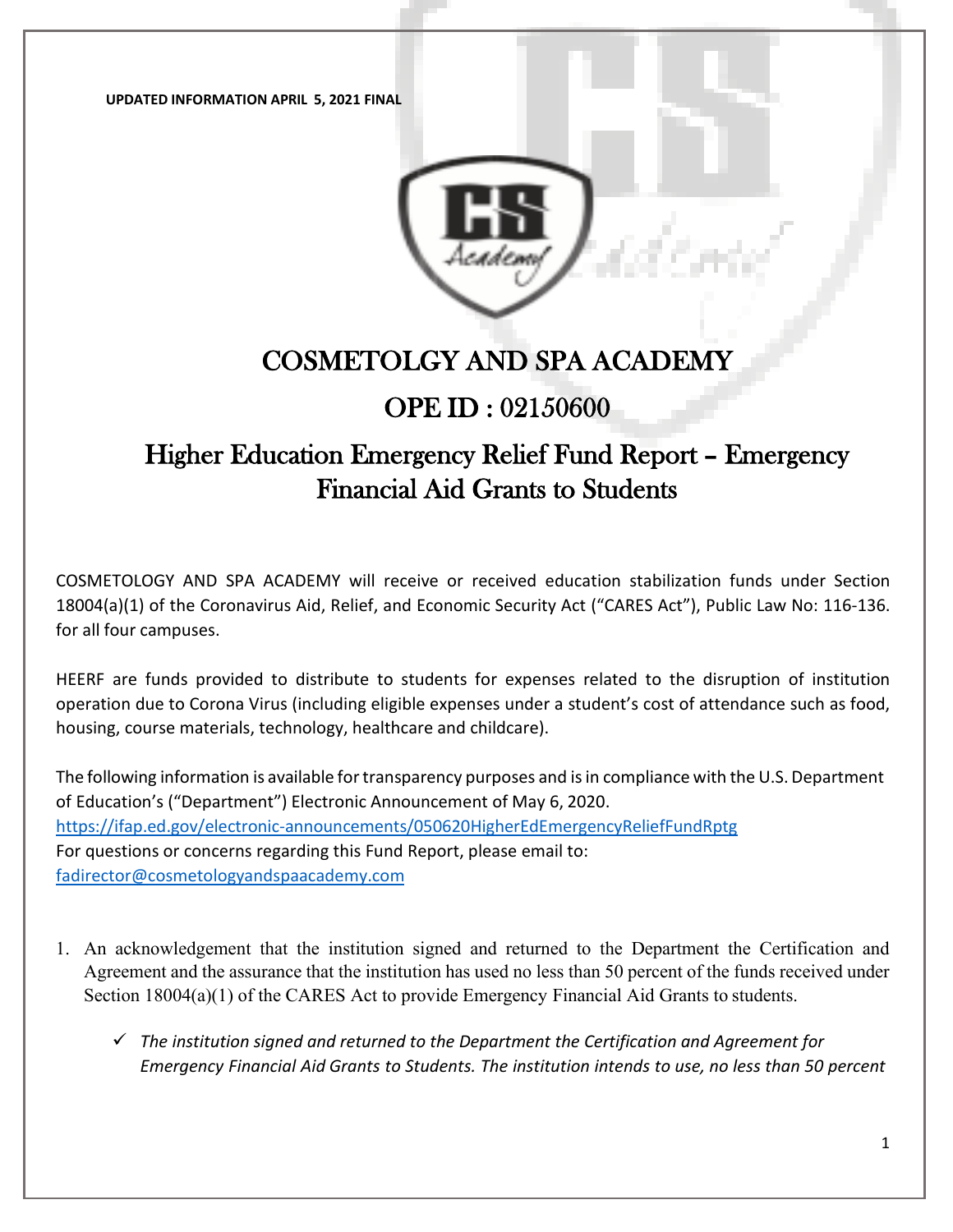#### UPDATED INFORMATION April 2021

*of the funds received under Section 18004(a)(1) of the CARES Act to provide emergency financial aid grants to students.*

- 2. The total amount of funds that the institution will receive or has received from the Department under the HEERF student portion.
	- *Total amount of funds : \$ 291,027.00*
- 3. The total amount of Emergency Financial Aid Grants distributed to students under Section 18004(a)(1) of the CARES Act as of the date of submission.
	- *Total amount distributed to students as of December 30, 2020: \$ 2 9 1 ,0 29 . 86*
- 4. The estimated total number of students at the institution eligible to participate in programs under Section 484 in Title IV of the Higher Education Act of 1965 and thus eligible to receive Emergency Financial Aid Grants to students under Section 18004(a)(1) of the CARES Act:
	- *Cosmetology & Spa Academy Crystal Lake main location – 122 students*
	- *Cosmetology & Spa Academy Schaumburg branch location – 162 students*
	- *Cosmetology & Spa Academy Elgin branch location- 21 students*
	- *Cosmetology & Spa Academy Rockford branch location – 36 students*
- 5. The total number of students who have received an Emergency Financial Aid Grant to students under Section 18004(a)(1) of the CARES Act as of October 20, 2020:
	- *Cosmetology & Spa Academy Crystal Lake main location - 122*
	- *Cosmetology & Spa Academy Schaumburg branch location -162*
	- *Cosmetology & Spa Academy Elgin branch location- none- 21*
	- *Cosmetology & Spa Academy Rockford branch location – 36*
- 6. The method used by the institution to determine which students receive Emergency Financial Aid Grants and how much they would receive under Section 18004(a)(1) of the CARES Act.
	- *Cosmetology and Spa Academy at four locations will distribute the funds evenly to all eligible students who will meet the following requirements:*
		- *A student must be an actively attending, or approved LOA, or graduate from 6/17/2020 – October 31, 2020*
		- *The funds will be distributed in person to all students.*